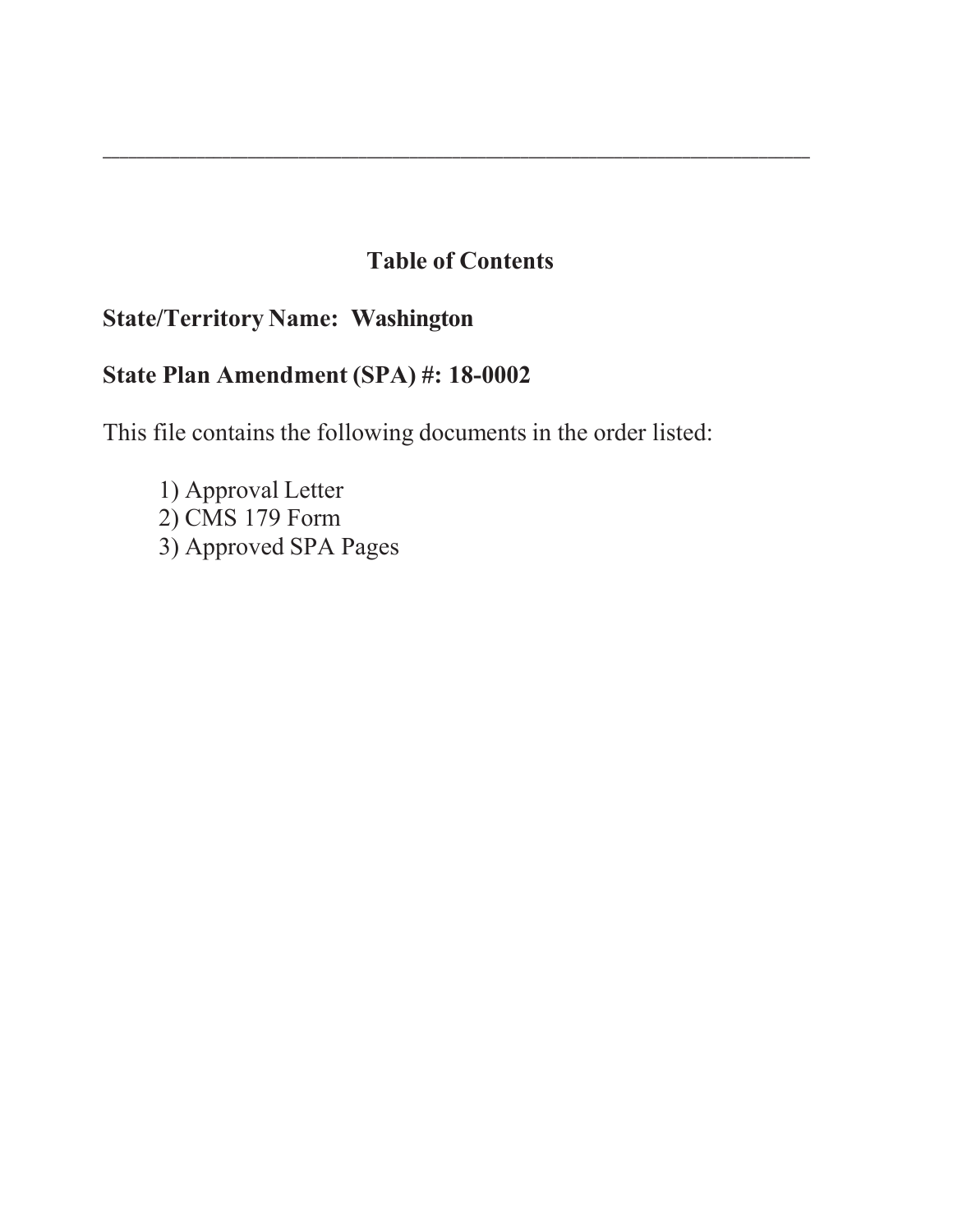DEPARTMENT OF HEALTH & HUMAN SERVICES Centers for Medicare & Medicaid Services Seattle Regional Office 701 Fifth Avenue, Suite 1600, MS/RX-200 Seattle, WA 98104



Division of Medicaid & Children's Health Operations

June 15, 2018

Susan Birch, Director MaryAnne Lindeblad, Medicaid Director Health Care Authority PO Box 45502 Olympia, WA 98504-5010

## **RE: Washington State Plan Amendment (SPA) Transmittal Number 18-0002.**

Dear Ms. Birch and Ms. Lindeblad:

The Centers for Medicare & Medicaid Services (CMS) has completed its review of State Plan Amendment (SPA) Transmittal Number WA 18-0002. This amendment complied with senate bill 5883, section 213 (1)(hh) to pay for services provided through the Collaborative Care Model (CoCM).

This SPA was formally approved by CMS on June 12, 2018, with an effective date of January 1, 2018.

If there are additional questions please contact me, or your staff may contact James Moreth at James.Moreth@cms.hhs.gov or (360) 943-0469.

> Sincerely, Digitally signed by David L. Meacham - S Date: 2018.06.15 07:37:40 -07'00'

David L. Meacham Associate Regional Administrator

cc: Ann Myers, SPA Coordinator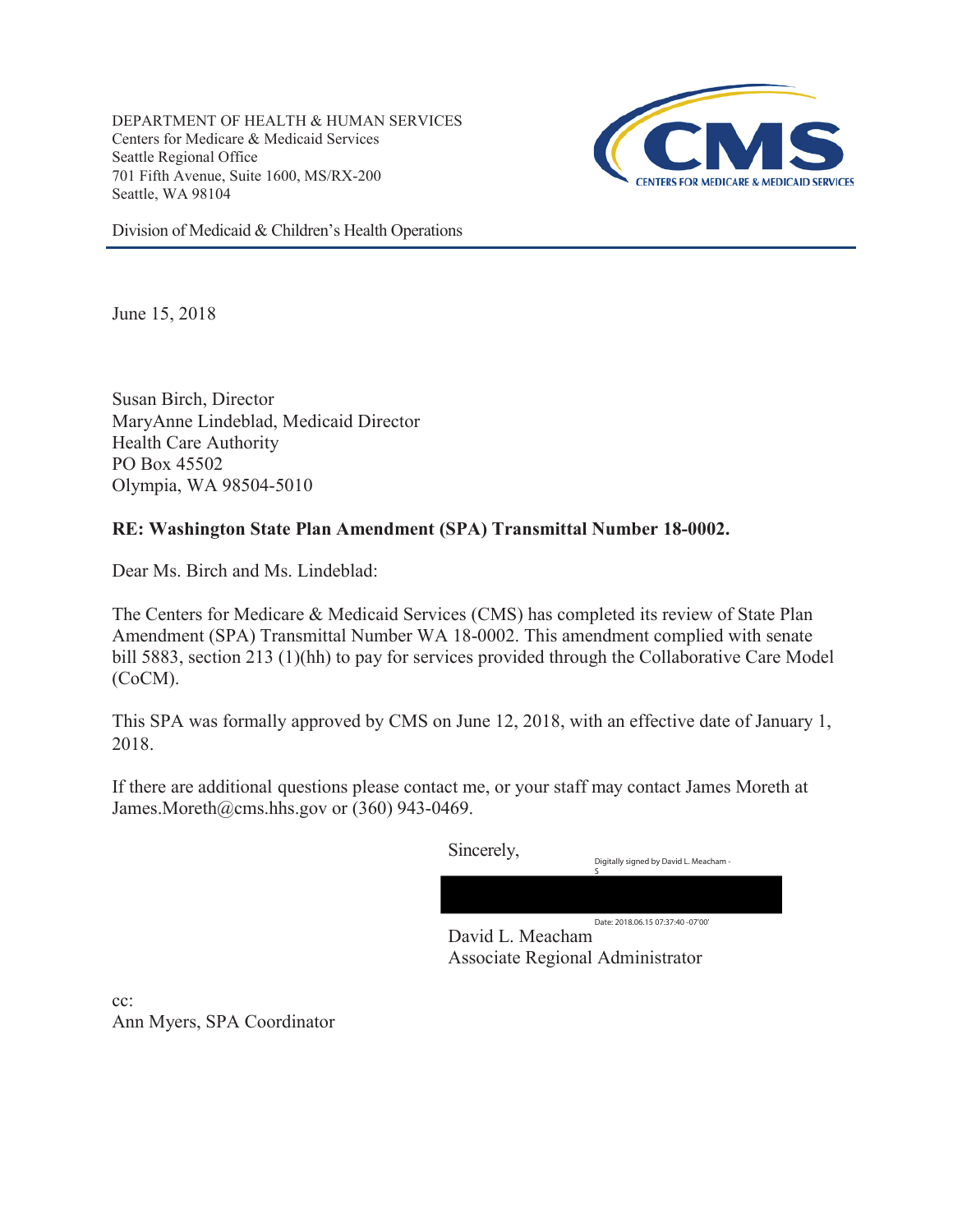| HEALTH CARE FINANCING ADMINISTRATION<br>TRANSMITTAL AND NOTICE OF APPROVAL OF<br><b>STATE PLAN MATERIAL</b>                      |                                                                                 |                               |
|----------------------------------------------------------------------------------------------------------------------------------|---------------------------------------------------------------------------------|-------------------------------|
|                                                                                                                                  | 1. TRANSMITTAL NUMBER:                                                          | OMB NO. 0938-0193<br>2. STATE |
|                                                                                                                                  | 18-0002                                                                         | Washington                    |
| <b>FOR: HEALTH CARE FINANCING ADMINISTRATION</b>                                                                                 | 3. PROGRAM IDENTIFICATION: TITLE XIX OF THE<br>SOCIAL SECURITY ACT (MEDICAID)   |                               |
| TO: REGIONAL ADMINISTRATOR<br>HEALTH CARE FINANCING ADMINISTRATION                                                               | 4. PROPOSED EFFECTIVE DATE<br><b>January 1, 2018</b>                            |                               |
| DEPARTMENT OF HEALTH AND HUMAN SERVICES                                                                                          |                                                                                 |                               |
| 5. TYPE OF PLAN MATERIAL (Check One):                                                                                            |                                                                                 |                               |
| <b>NEW STATE PLAN</b>                                                                                                            | AMENDMENT TO BE CONSIDERED AS NEW PLAN                                          | $\boxtimes$ AMENDMENT         |
| COMPLETE BLOCKS 6 THRU 10 IF THIS IS AN AMENDMENT (Separate Transmittal for each amendment)                                      |                                                                                 |                               |
| 6. FEDERAL STATUTE/REGULATION CITATION:                                                                                          | 7. FEDERAL BUDGET IMPACT:                                                       |                               |
| 1902(a) of the Social Security Act                                                                                               | a. FFY 2018 \$1,015,158<br>b. FFY 2019 \$1,867,671                              |                               |
| 8. PAGE NUMBER OF THE PLAN SECTION OR ATTACHMENT:                                                                                | 9. PAGE NUMBER OF THE SUPERSEDED PLAN SECTION<br>OR ATTACHMENT (If Applicable): |                               |
| Attachment 3.1-A page 18, 21b (new)                                                                                              |                                                                                 |                               |
| Attachment 3.1-B page 18, 22a (new)                                                                                              | Attachment 3.1-A page 18                                                        |                               |
| Attachment 419-B page 25                                                                                                         | Attachment 3.1-B page 18                                                        |                               |
|                                                                                                                                  | Attachment 419-B page 25                                                        |                               |
| 10. SUBJECT OF AMENDMENT:                                                                                                        |                                                                                 |                               |
| <b>Collaborative Care Model</b><br>11. GOVERNOR'S REVIEW (Check One):                                                            |                                                                                 |                               |
| GOVERNOR'S OFFICE REPORTED NO COMMENT<br>COMMENTS OF GOVERNOR'S OFFICE ENCLOSED<br>NO REPLY RECEIVED WITHIN 45 DAYS OF SUBMITTAL | $\boxtimes$ OTHER, AS SPECIFIED: Exempt                                         |                               |
| 12. SIGNATURE OF STATE AGENCY OFFICIAL:                                                                                          | 16. RETURN TO:                                                                  |                               |
|                                                                                                                                  | Ann Myers                                                                       |                               |
| 13. TYPED NAME:                                                                                                                  | Office of Rules and Publications                                                |                               |
|                                                                                                                                  | Division of Legal Services                                                      |                               |
| 14. TITLE:                                                                                                                       | <b>Health Care Authority</b>                                                    |                               |
| MaryAnne Lindeblad<br>Director                                                                                                   | 626 8 <sup>th</sup> Ave SE MS: 42716                                            |                               |
|                                                                                                                                  | Olympia, WA 98504-2716                                                          |                               |
| 15. DATE SUBMITTED: $3-\sqrt{9}-18$                                                                                              |                                                                                 |                               |
| FOR REGIONAL OFFICE USE ONLY                                                                                                     |                                                                                 |                               |
| 17. DATE RECEIVED:                                                                                                               | <b>18. DATE APPROVED:</b><br>6/12/18                                            |                               |
| 3/19/18<br>PLAN APPROVED - ONE COPY ATTACHED                                                                                     |                                                                                 |                               |
| 19. EFFECTIVE DATE OF APPROVED MATERIAL:<br>1/1/2018                                                                             | 20. SIGNATURE OF REGIONAL OF PICTAL. Meacham-                                   |                               |
| 21. TYPED NAME:<br>David L. Meacham                                                                                              | 22. TITLE:<br>Associate Regional Administrator®                                 |                               |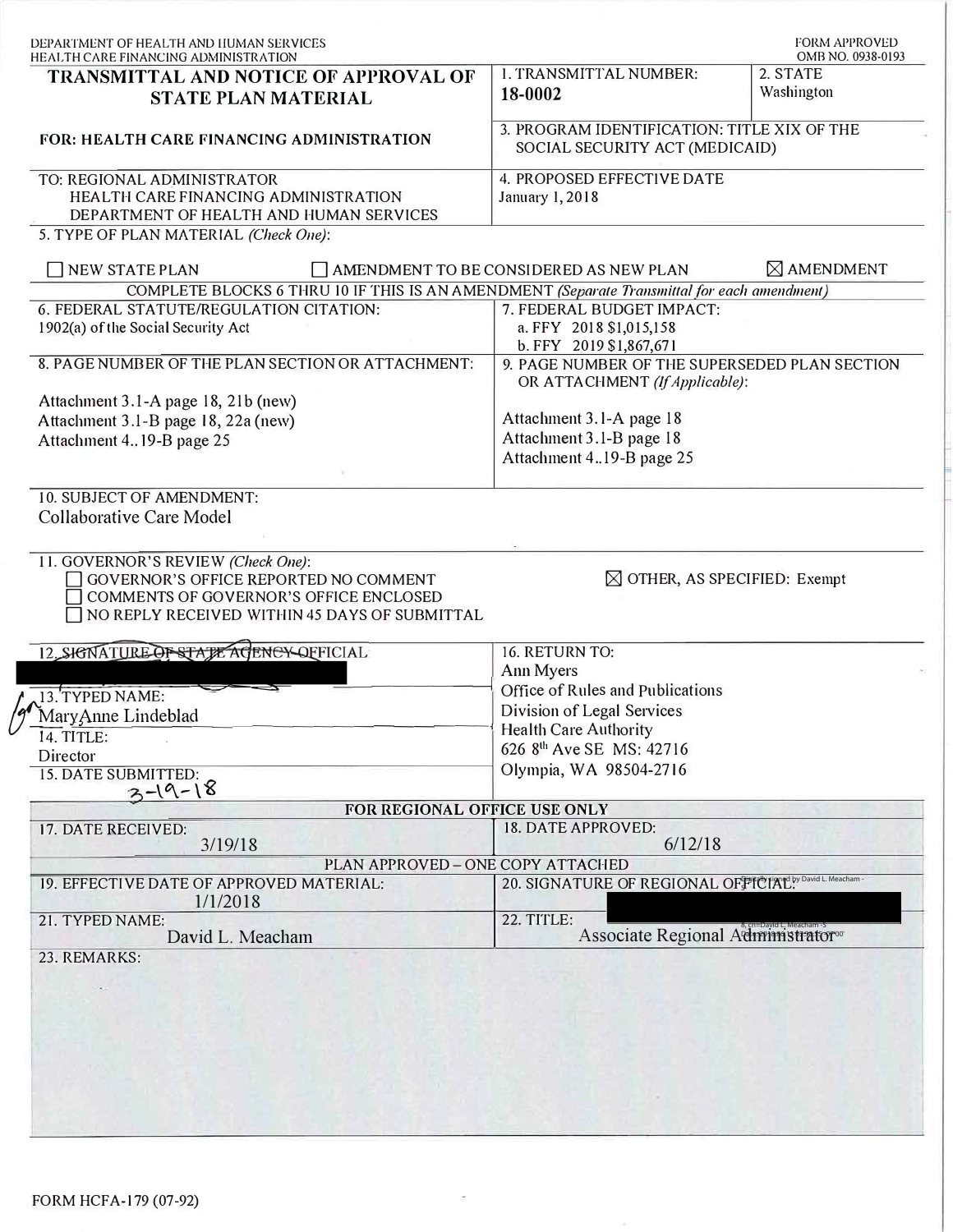State WASHINGTON

#### AMOUNT, DURATION, AND SCOPE OF MEDICAL AND REMEDIAL CARE AND SERVICES PROVIDED TO THE CATEGORICALLY NEEDY  $\mathcal{L}_\text{max}$  , and the set of the set of the set of the set of the set of the set of the set of the set of the set of the set of the set of the set of the set of the set of the set of the set of the set of the set of the

- 5. a. Physicians' services (continued)
	- (7) Physician visits.

Limited to:

- Two physician visits per month for a client residing in a nursing facility or an intermediate care facility.
- One inpatient hospital visit per client, per day, for the same or related diagnosis.
- One office or other outpatient visit per non-institutionalized client, per day, for an individual physician, except for return visits to an emergency room.

Professional inpatient services that are provided during the follow-up period for a surgery are covered only if the services are performed on an emergency basis and are unrelated to the original surgery.

(8) Psychiatric services.

Limited to:

Inpatient care

• One hospital call per day for direct psychiatric care

Outpatient care

- One psychiatric diagnostic interview examination per provider in a calendar year unless an additional evaluation is medically necessary.
- One individual or family/group psychotherapy visit, with or without the client, per day unless more is medically necessary
- One psychiatric medication management service per day in an outpatient setting unless more is medically necessary

Prior authorization is required for additional services that are medically necessary.

(9) See section 6.d.(8) for collaborative care (integrated medical and behavioral health services) provided in primary care settings

 $\mathcal{L}_\text{max} = \mathcal{L}_\text{max} = \mathcal{L}_\text{max} = \mathcal{L}_\text{max} = \mathcal{L}_\text{max} = \mathcal{L}_\text{max} = \mathcal{L}_\text{max} = \mathcal{L}_\text{max} = \mathcal{L}_\text{max} = \mathcal{L}_\text{max} = \mathcal{L}_\text{max} = \mathcal{L}_\text{max} = \mathcal{L}_\text{max} = \mathcal{L}_\text{max} = \mathcal{L}_\text{max} = \mathcal{L}_\text{max} = \mathcal{L}_\text{max} = \mathcal{L}_\text{max} = \mathcal{$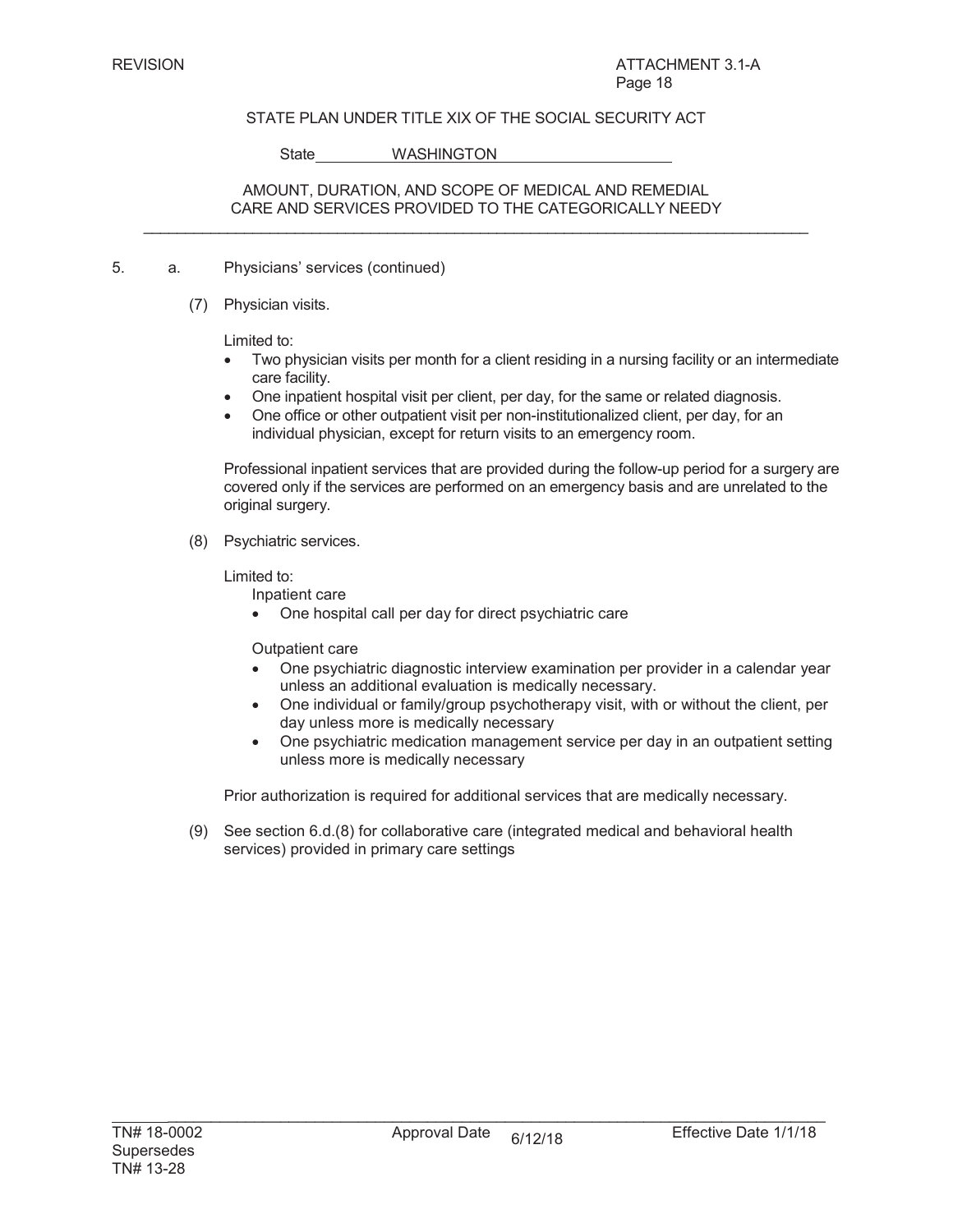State WASHINGTON

#### AMOUNT, DURATION, AND SCOPE OF MEDICAL AND REMEDIAL CARE AND SERVICES PROVIDED TO THE CATEGORICALLY NEEDY  $\mathcal{L}_\text{max}$  , and the set of the set of the set of the set of the set of the set of the set of the set of the set of the set of the set of the set of the set of the set of the set of the set of the set of the set of the

- 6. d. Other practitioners' services (cont)
	- (8) Collaborative care

The following health care professionals are eligible to participate on the collaborative care team to provide collaborative care and will furnish services in accordance with their scope of practice as defined by state law:

- 1. State-licensed advanced registered nurse practitioners
- 2. State-certified chemical dependency professionals
- 3. Chemical dependency professional trainees under the supervision of a statecertified chemical dependency professional
- 4. State-licensed marriage and family therapists
- 5. State-licensed marriage and family therapist associates under the supervision of a state-licensed marriage and family therapist or equally qualified mental health practitioner
- 6. State-licensed mental health counselors
- 7. Mental health counselor associates under the supervision of a state-licensed mental health counselor, psychiatrist, or physician
- 8. State-licensed physicians
- 9. State-licensed physician assistants under the supervision of a licensed physician
- 10. State-licensed psychiatrists
- 11. State-licensed psychiatric advanced registered nurses
- 12. State-licensed psychologists
- 13. State-licensed registered nurses
- 14. State-licensed social workers
- 15. State-licensed social worker associate independent clinical, under the supervision of a state-licensed independent clinical social worker or equally qualified mental health practitioner.
- 16. State-licensed social worker associate advanced, under the supervision of a statelicensed independent clinical social worker, state-licensed advanced social worker, or equally qualified mental health practitioner.

For unlicensed practitioners that require supervision to furnish services, Washington assures that the supervising state-licensed or state-certified practitioner assumes professional responsibility for the services provided by the unlicensed practitioner.

.

 $\mathcal{L}_\text{max} = \mathcal{L}_\text{max} = \mathcal{L}_\text{max} = \mathcal{L}_\text{max} = \mathcal{L}_\text{max} = \mathcal{L}_\text{max} = \mathcal{L}_\text{max} = \mathcal{L}_\text{max} = \mathcal{L}_\text{max} = \mathcal{L}_\text{max} = \mathcal{L}_\text{max} = \mathcal{L}_\text{max} = \mathcal{L}_\text{max} = \mathcal{L}_\text{max} = \mathcal{L}_\text{max} = \mathcal{L}_\text{max} = \mathcal{L}_\text{max} = \mathcal{L}_\text{max} = \mathcal{$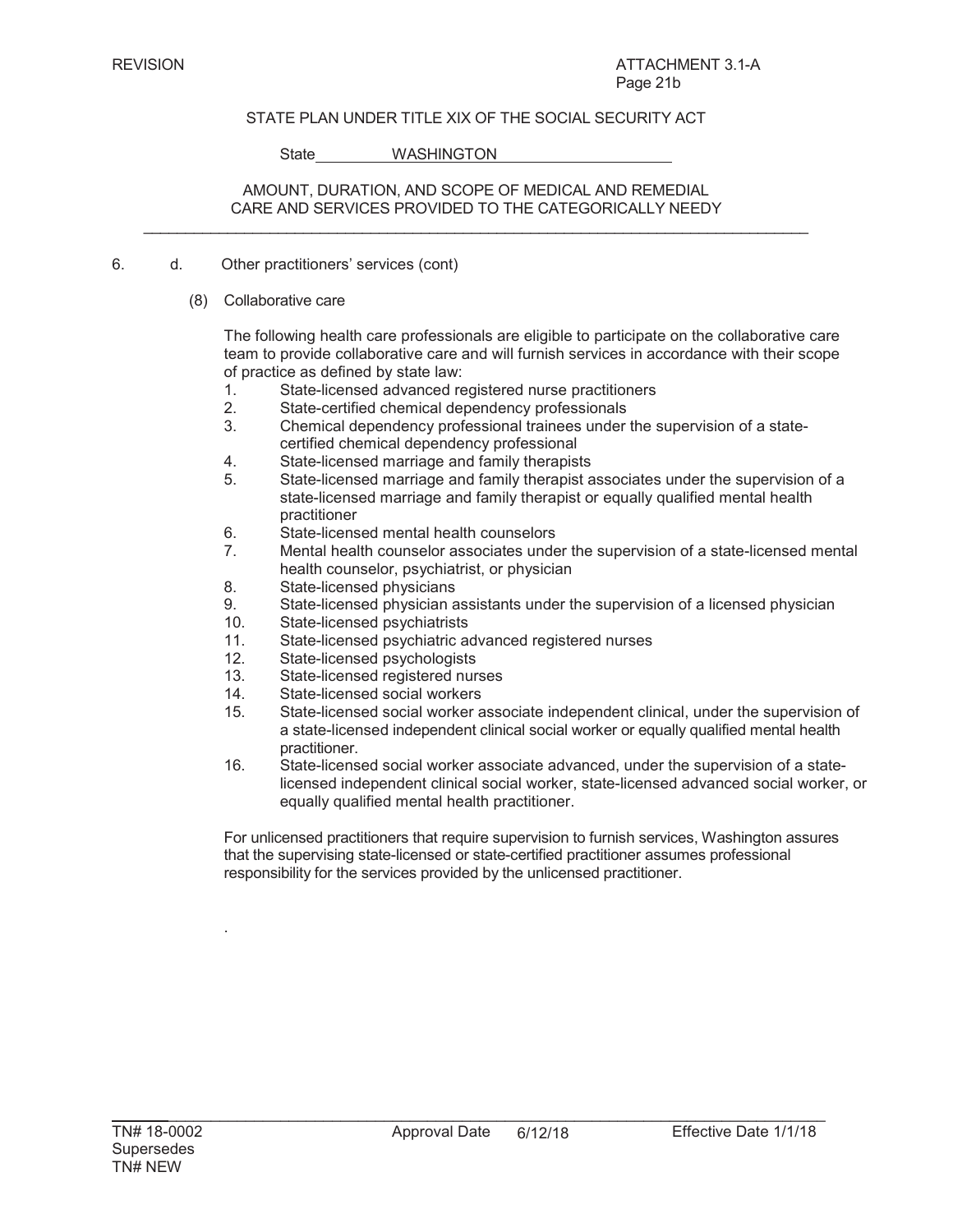State WASHINGTON

AMOUNT, DURATION, AND SCOPE OF SERVICES PROVIDED TO THE MEDICALLY NEEDY GROUP(S): ALL  $\_$  ,  $\_$  ,  $\_$  ,  $\_$  ,  $\_$  ,  $\_$  ,  $\_$  ,  $\_$  ,  $\_$  ,  $\_$  ,  $\_$  ,  $\_$  ,  $\_$  ,  $\_$  ,  $\_$  ,  $\_$  ,  $\_$  ,  $\_$  ,  $\_$  ,  $\_$  ,  $\_$  ,  $\_$  ,  $\_$  ,  $\_$  ,  $\_$  ,  $\_$  ,  $\_$  ,  $\_$  ,  $\_$  ,  $\_$  ,  $\_$  ,  $\_$  ,  $\_$  ,  $\_$  ,  $\_$  ,  $\_$  ,  $\_$  ,

- 5. a. Physicians' services (cont.)
	- (6) Physician care plan oversight.

Provided once per client, per month. A plan of care must be established by the home health agency, hospice, or nursing facility, and the physician must provide 30 minutes or more of oversight each calendar month to the client.

(7) Physician standby services.

Must be:

- Requested by another physician;
- Involve prolonged physician attendance without direct (face-to-face) patient contact; and
- Exceed 30 minutes.

(8) Physician visits.

Limited to:

- Two physician visits per month for a client residing in a nursing facility or an intermediate care facility.
- One inpatient hospital visit per client, per day, for the same or related diagnosis.
- One office or other outpatient visit per non-institutionalized client, per day, for an individual physician, except for return visits to an emergency room.

Professional inpatient services during the follow-up period for a surgery are only covered if the services are performed on an emergency basis and are unrelated to the original surgery.

Prior authorization is required for additional services that are medically necessary.

(9) Psychiatric services:

Limited to:

- Inpatient care
- One hospital call per day for direct psychiatric care

Outpatient care

- One psychiatric diagnostic interview examination per provider in a calendar year unless an additional evaluation is medically necessary.
- One individual or family/group psychotherapy visit, with or without the client, per day unless more is medically necessary
- One psychiatric medication management service per day in an outpatient setting unless more is medically necessary

Prior authorization is required for additional services that are medically necessary.

(10) See section 6.d.(8) for collaborative care (integrated medical and behavioral health services) provided in primary care settings

 $\mathcal{L}_\text{max} = \mathcal{L}_\text{max} = \mathcal{L}_\text{max} = \mathcal{L}_\text{max} = \mathcal{L}_\text{max} = \mathcal{L}_\text{max} = \mathcal{L}_\text{max} = \mathcal{L}_\text{max} = \mathcal{L}_\text{max} = \mathcal{L}_\text{max} = \mathcal{L}_\text{max} = \mathcal{L}_\text{max} = \mathcal{L}_\text{max} = \mathcal{L}_\text{max} = \mathcal{L}_\text{max} = \mathcal{L}_\text{max} = \mathcal{L}_\text{max} = \mathcal{L}_\text{max} = \mathcal{$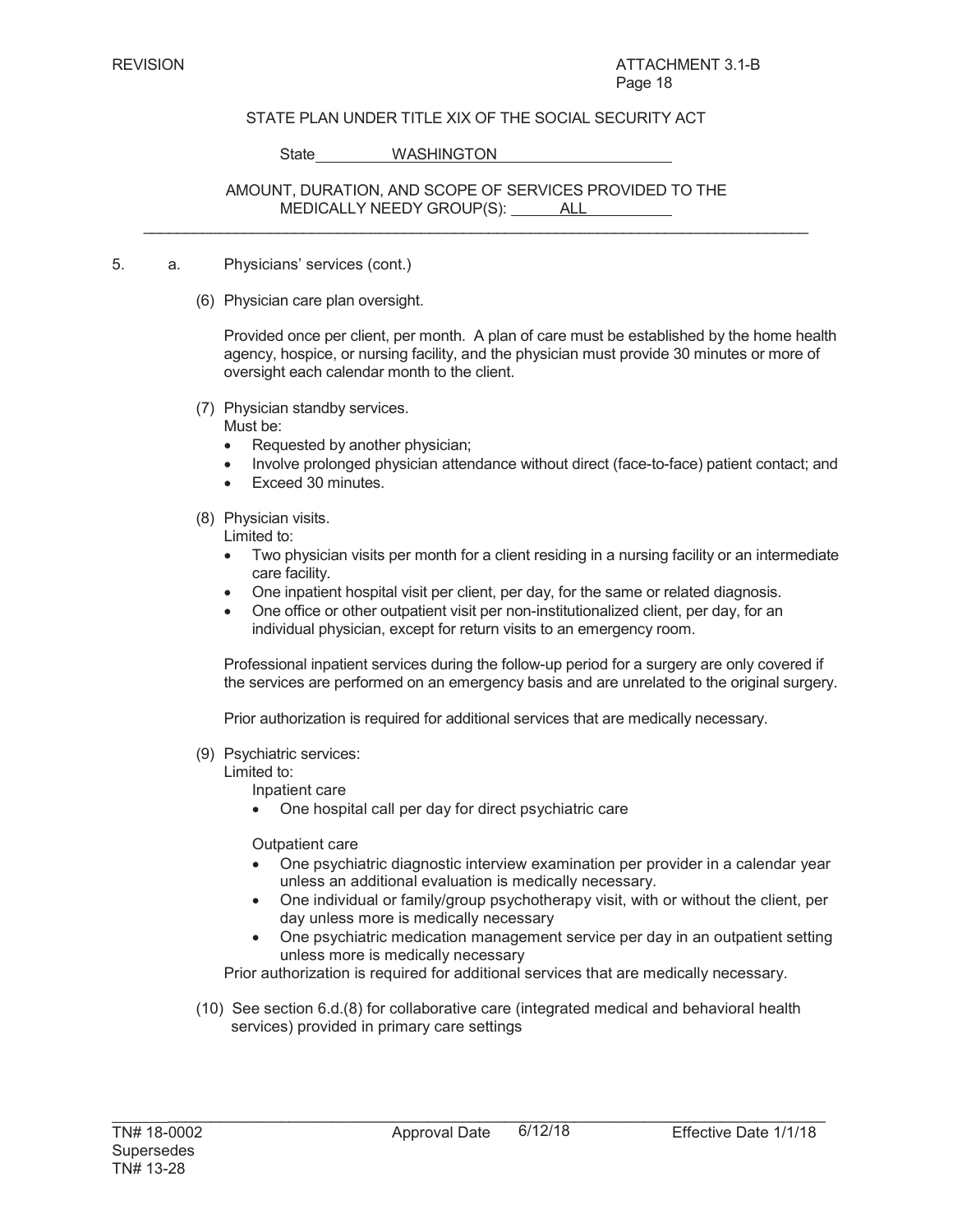$\mathcal{L}_\text{max}$  , and the set of the set of the set of the set of the set of the set of the set of the set of the set of the set of the set of the set of the set of the set of the set of the set of the set of the set of the

State WASHINGTON

- 6. d. Other practitioners' services (cont)
	- (8) Collaborative care

The following health care professionals are eligible to participate on the collaborative care team to provide collaborative care and will furnish services in accordance with their scope of practice as defined by state law:

- 1. State-licensed advanced registered nurse practitioners<br>2. State-certified chemical dependency professionals
- State-certified chemical dependency professionals
- 3. Chemical dependency professional trainees under the supervision of a statecertified chemical dependency professional
- 4. State-licensed marriage and family therapists
- 5. State-licensed marriage and family therapist associates under the supervision of a state-licensed marriage and family therapist or equally qualified mental health practitioner
- 6. State-licensed mental health counselors
- 7. Mental health counselor associates under the supervision of a state-licensed mental health counselor, psychiatrist, or physician
- 8. State-licensed physicians
- 9. State-licensed physician assistants under the supervision of a licensed physician
- 10. State-licensed psychiatrists
- 11. State-licensed psychiatric advanced registered nurses
- 12. State-licensed psychologists
- 13. State-licensed registered nurses
- 14. State-licensed social workers
- 15. State-licensed social worker associate independent clinical, under the supervision of state-licensed independent clinical social worker or equally qualified mental health practitioner.
- 16. State-licensed social worker associate advanced, under the supervision of a statelicensed independent clinical social worker, state-licensed advanced social worker, or equally qualified mental health practitioner.

For unlicensed practitioners that require supervision to furnish services, Washington assures that the supervising state-licensed or state-certified practitioner assumes professional responsibility for the services provided by the unlicensed practitioner.